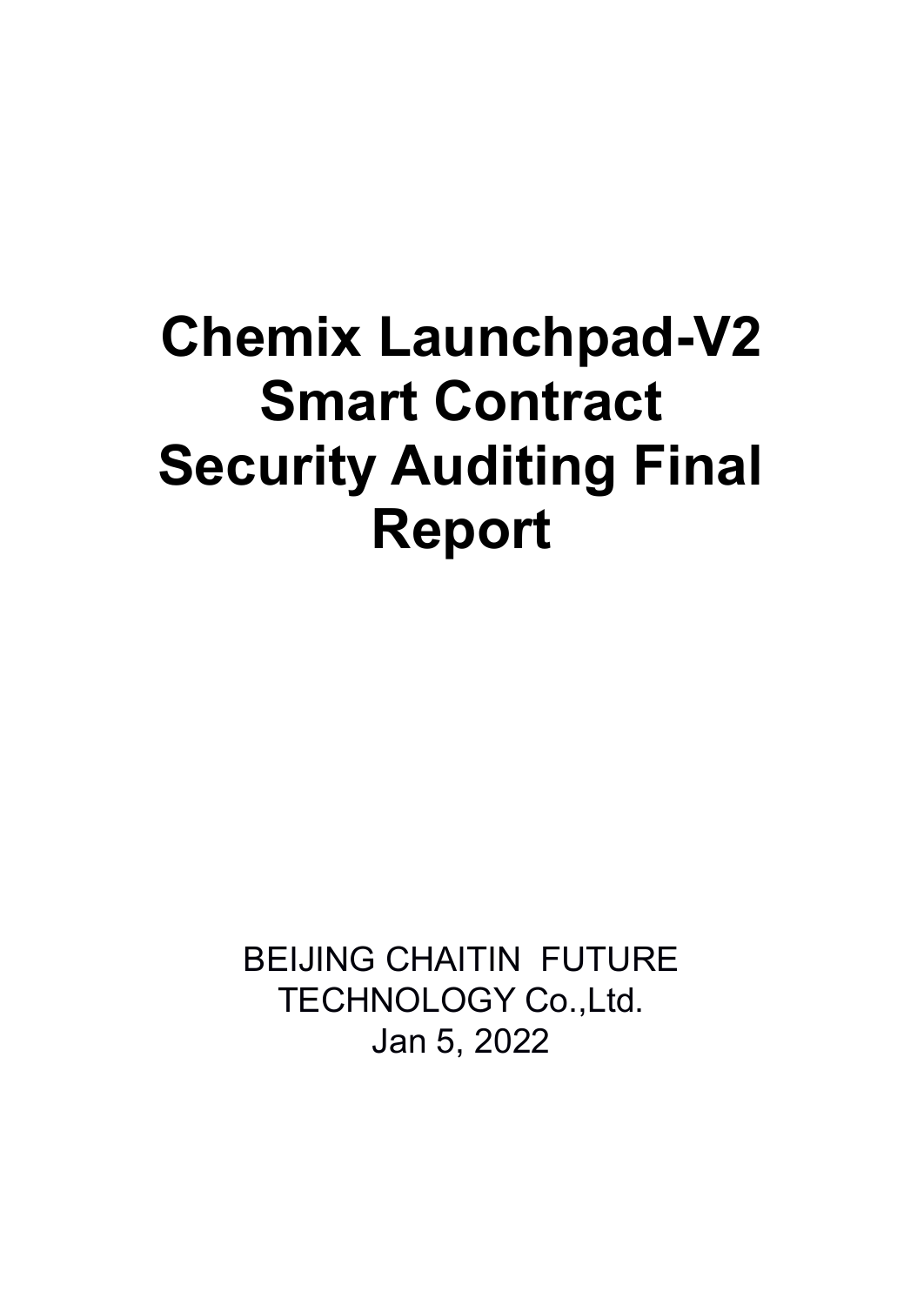# **Copyright Notice**

All texts, diagrams, processes, methods, program codes, document formats, screenshots, etc. appearing in this report, unless specified, are copyright of Chemix Ecology Committee and Beijing Chaitin Future Technology Co., Ltd. No agency, unit or individual shall reproduce or quote any part of this report by any means or reasons without the prior written permission of Chemix Ecology Committee and Beijing Chaitin Future Technology Co., Ltd.

Hereby solemnly declare the legal liability!

This report is a trade secret and should not be distributed without authorization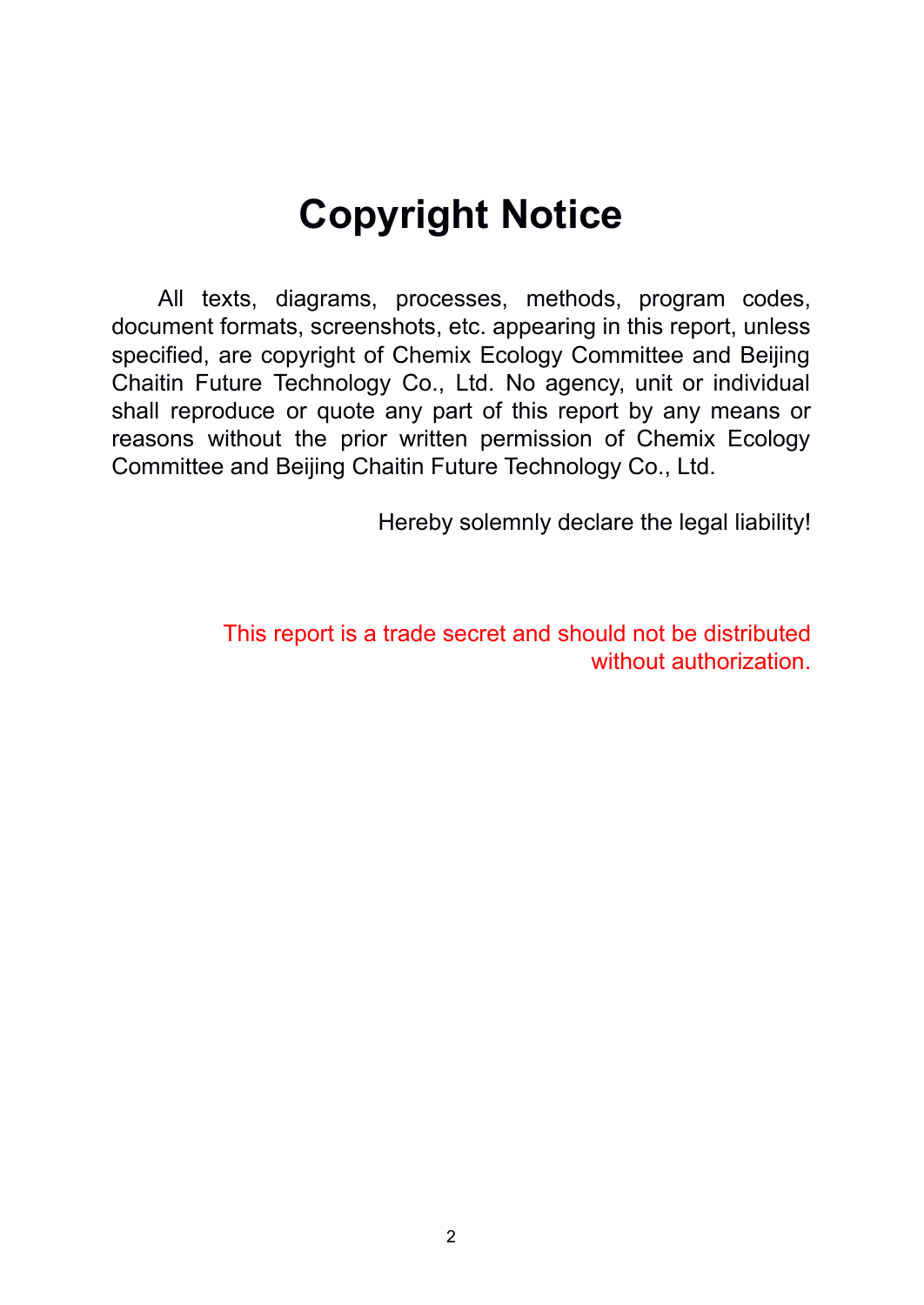## **Table of contents**

| 1.             | <b>DISCLAIMER</b>              | 4                       |
|----------------|--------------------------------|-------------------------|
| 2.             | <b>SUMMARY</b>                 | $\overline{\mathbf{4}}$ |
| 3 <sub>1</sub> | <b>PROJECT VERSION</b>         | 5                       |
| 4.             | <b>DESCRIPTION</b>             | $\overline{\mathbf{5}}$ |
| 5.             | <b>CRITICAL SEVERITY</b>       | $6\phantom{1}6$         |
| 6.             | <b>HEIGH SEVERITY</b>          | 8                       |
| 7.             | <b>MEDIUM SEVERITY</b>         | 10                      |
| 8.             | <b>Low SEVERITY</b>            | 12                      |
| 9.             | <b>OPTIMIZATION SUGGESTION</b> | 17                      |
| 10.            | <b>ACKNOWLEDGEMENTS</b>        | 17                      |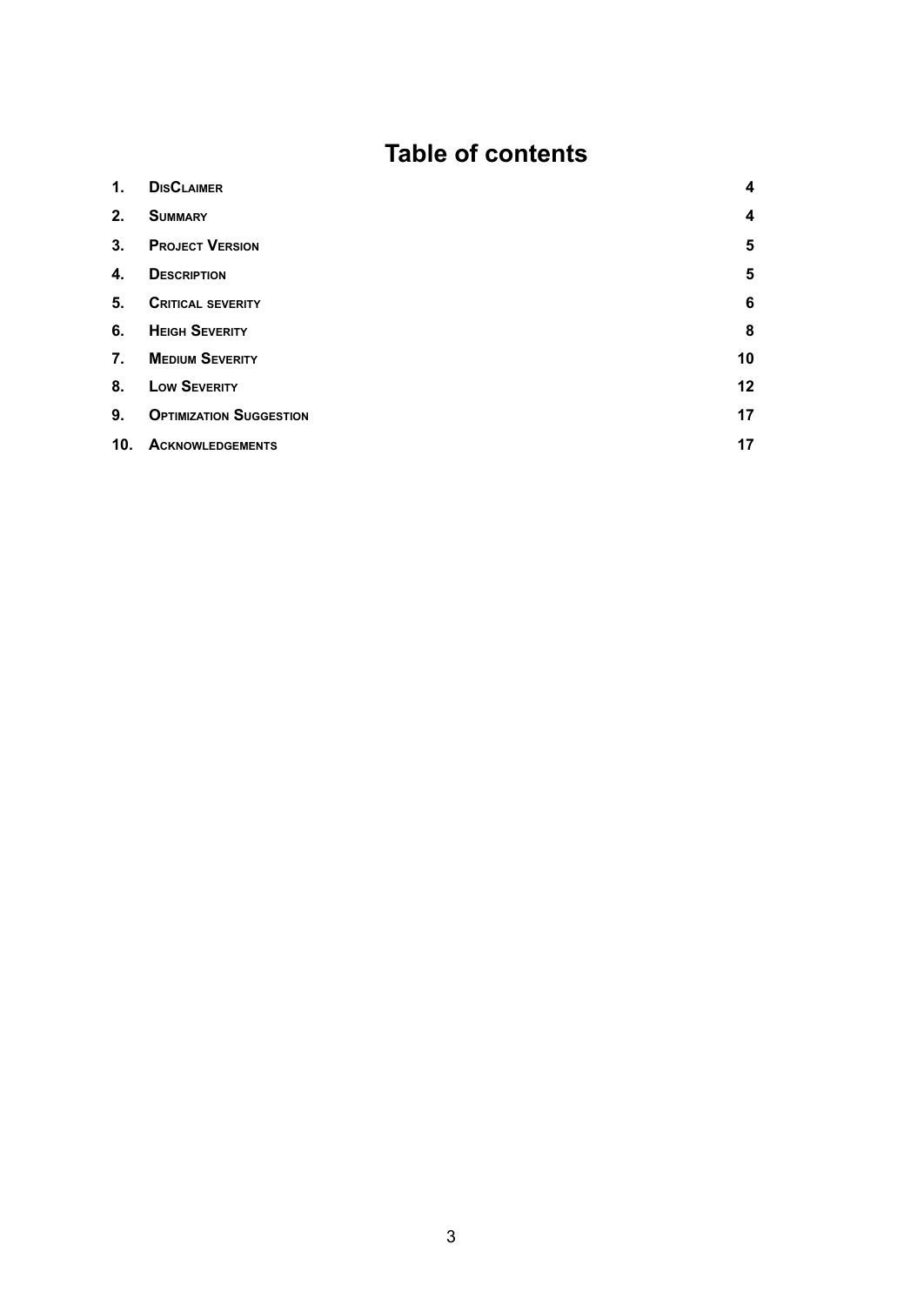# **1.Disclaimer**

<span id="page-3-0"></span>Except for discussion purposes only, this audit makes no statements or warranties about the utility of the code, safety of the code, suitability of the business model, regulatory regime for the business model, or any other statements about the fitness of the contracts to purpose, or their bug-free status.

# **2.Summary**

Chemix Ecology Committee has authorized this contract security audit project. The blockchain security team of Beijing Chaitin Future Technology Co., Ltd. has conducted a security audit from Dec 6, 2021 to Dec 13, 2021 for the scope defined in the contract and agreement with Chemix Ecology Committee. The audit process was carried out in strict accordance with the scope specified in the contract and agreement.

This audit of the Chemix Launchpad contract source code mainly uses manual audit methods. In addition to the Chaitin Future Technology security audit checklist items, the code logic is also analyzed line by line.

According to the "National Blockchain Vulnerability Database - Blockchain Vulnerability Scoring System", the nature of vulnerabilities is unintentional, unpredicted security risks. At the same time, the audit should analyze the vulnerability from two dimensions: the degree of impact and the complexity of exploitation.

Impact degree is defined according to the three dimensions of confidentiality impact (C), integrity impact (I) and availability impact (A);

The complexity of exploitation is defined according to the three dimensions of attack vector (AV), attack complexity (AC) and authentication (AU).

For practical reasons, we categorize blockchain vulnerabilities to the following four levels of risk, reflecting its severity: Critical, High, Medium and Low.

|                                     | <b>Critical</b><br><b>Impact</b> | <b>High Impact</b> | <b>Medium</b><br><b>Impact</b> | <b>Low Impact</b> |
|-------------------------------------|----------------------------------|--------------------|--------------------------------|-------------------|
| Low<br><b>Complexity</b>            | <b>Critical</b>                  | <b>High</b>        | <b>Medium</b>                  | Low               |
| <b>Medium</b><br><b>Complexity</b>  | <b>Critical</b>                  | <b>Medium</b>      | <b>Medium</b>                  | Low               |
| <b>High</b><br><b>Complexity</b>    | <b>High</b>                      | Low                | Low                            | N/A               |
| <b>Extreme</b><br><b>Complexity</b> | Low                              | N/A                | N/A                            | N/A               |

The target version contract security audit found a total of **Critical 0** 、**High 1** 、 **Medium 0** 、**Low 0**。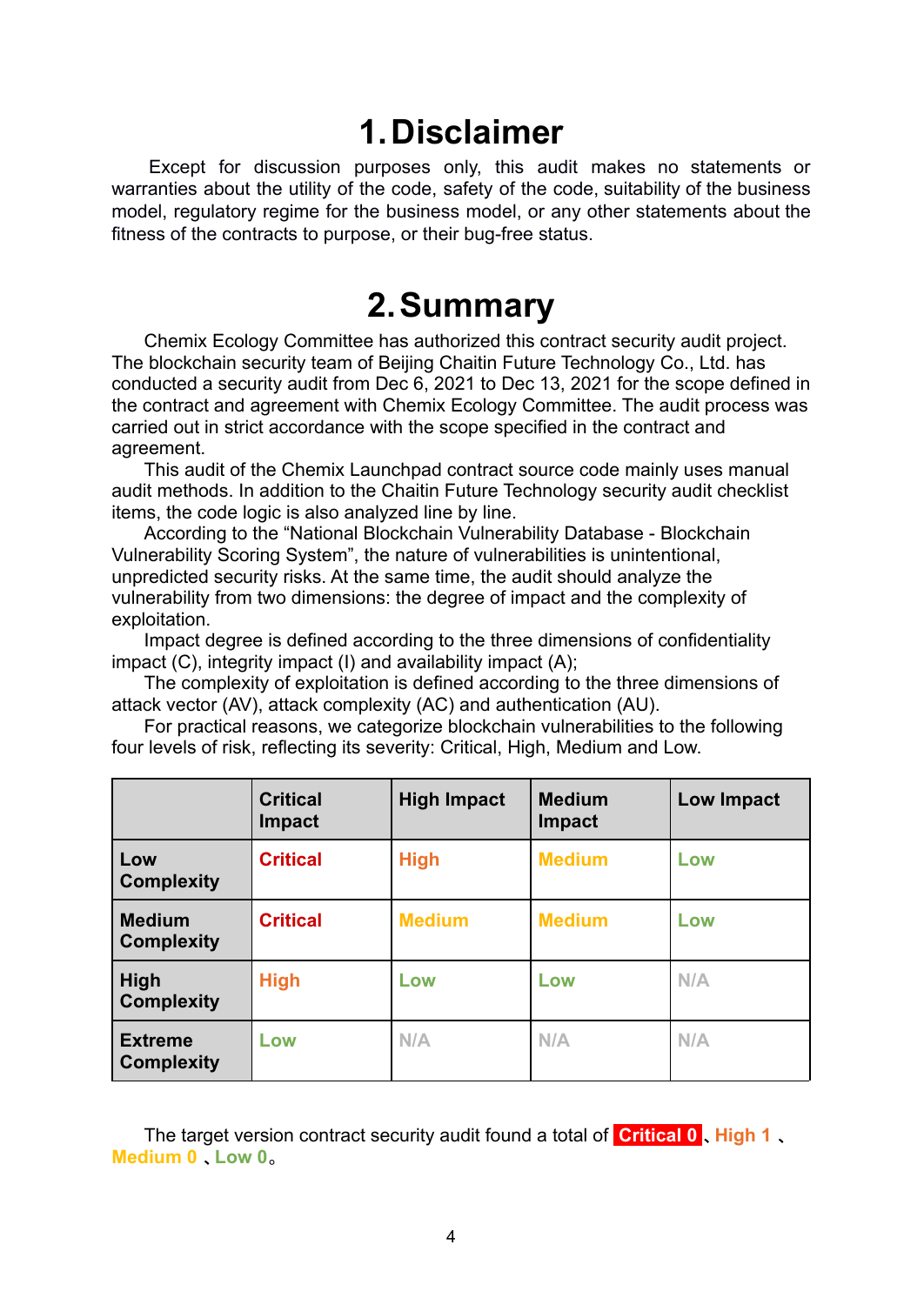**●** Inconsistent calculation of the final settlement price**[High][Fixed]**

# **3.Project Version**

According to the audit scope defined in the contract and agreement with the Chemix Ecology Committee.

Audited version:

https://github.com/QIAN-Protocol/LaunchpadV2/commit/84b626aae5db5cb19b4 43cd4f330c015cd33133a

Final Audited version:

https://github.com/Chemix-Eco/LaunchpadV2/commit/3e9c3fd616739a6868a724 004f325eca18c8e3b1

# **4.Description**

This smart contract provides a range of financial services for both DeFi investors and subscribers, including the whole process of token auction, issuance/subscription eligibility verification and other functional services.

# **5.Heigh Severity**

# **5.1. Inconsistent calculation of the final settlement price**

#### **Overview**

There is an inconsistency in the calculation of the price when auction tokens are deposited by the auction token issuer and when users withdraw their auction tokens. This problem will cause the amount of auction tokens in the contract pool to be insufficient for later users to withdraw auction tokens when the amount of auction tokens being tapped does not reach total\_amount.

BasicBatchAuction.sol:L252-L254

```
function totalTokensCommitted() public view returns (uint256) {
       return totalCommitments.mul( unit).div(clearingPrice());
  }
```
BasicBatchAuction.sol:L235-L250

```
function tokensClaimable(address account)
       public
       view
       returns (uint256 claimerCommitment){
```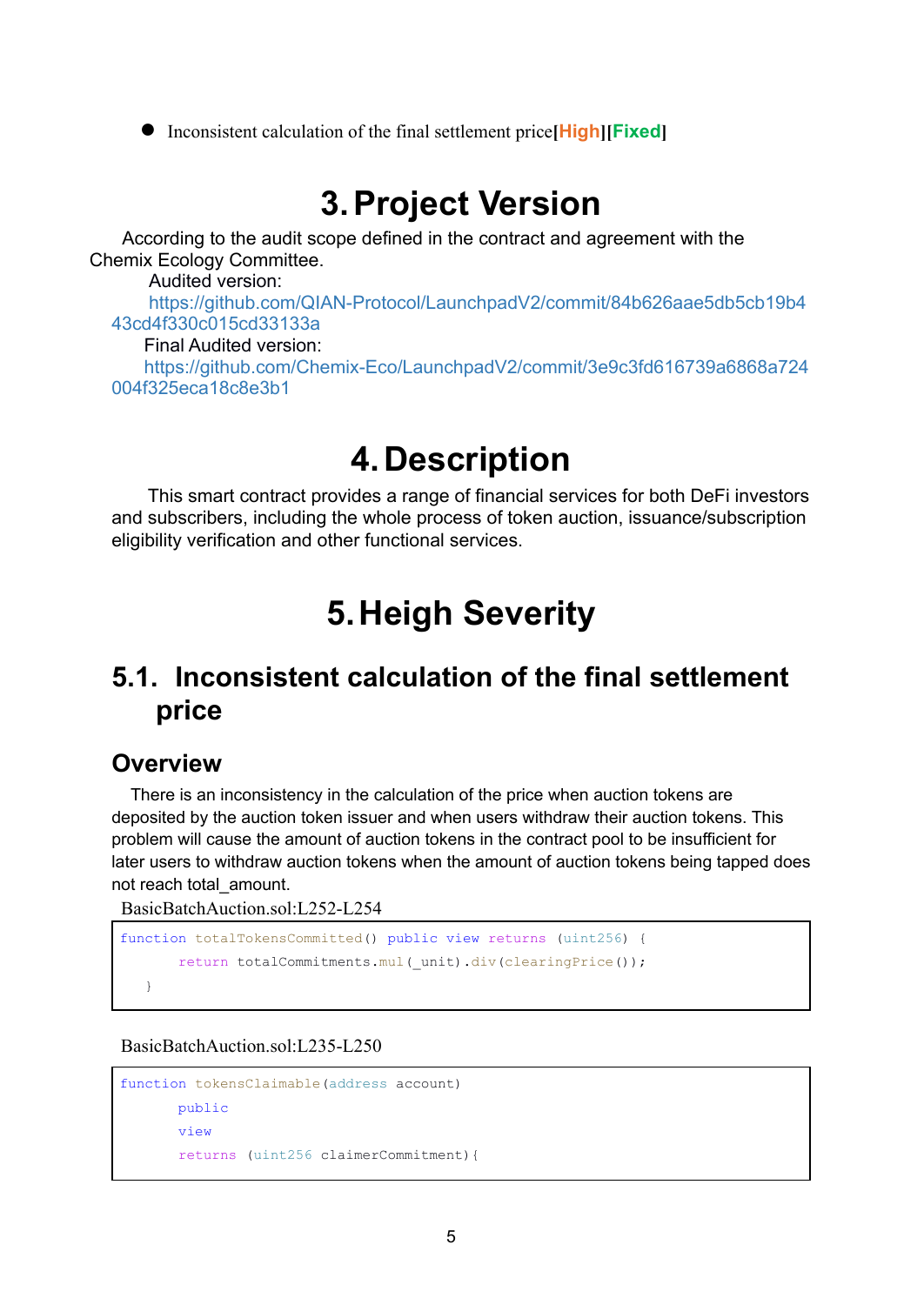```
if (commitments[account] == 0) return 0;
    uint256 unclaimedTokens = IERC20 (auctionToken).balanceOf(address(this));
    claimerCommitment = commitments[account].mul(totalAmount).div(
        totalCommitments
    );
    //totalAmount
    //
    claimerCommitment = claimerCommitment.sub(claimed[account]);
    if (claimerCommitment > unclaimedTokens) {
        claimerCommitment = unclaimedTokens;
    }
}
```
#### **Impact**

The issue can lead to unintended financial losses as later comers have no auction tokens to withdraw. Early risers might get their auction tokens back at a lower price.

#### **Exploit**

The issue occurs when the token's auction volume does not reach total\_amount after the auction ends.

#### **Recommendation**

It is recommended to use a uniform price settlement method.

#### **Repair results**

Repaired.

# **6.Optimization Suggestion**

### **6.1 "Initializable" has the risk of reentrancy,**

It is recommended to add the ReentrancyGuard mechanism for initializable.

# **6.2 Possibility of fee evasion through div accuracy defects**

Pay attention to the issue of screening the very high value of the Payment Tokens.

### **6.3 PriceDrop's division without SafeMath**

Using SafeMath for PriceDrop's division